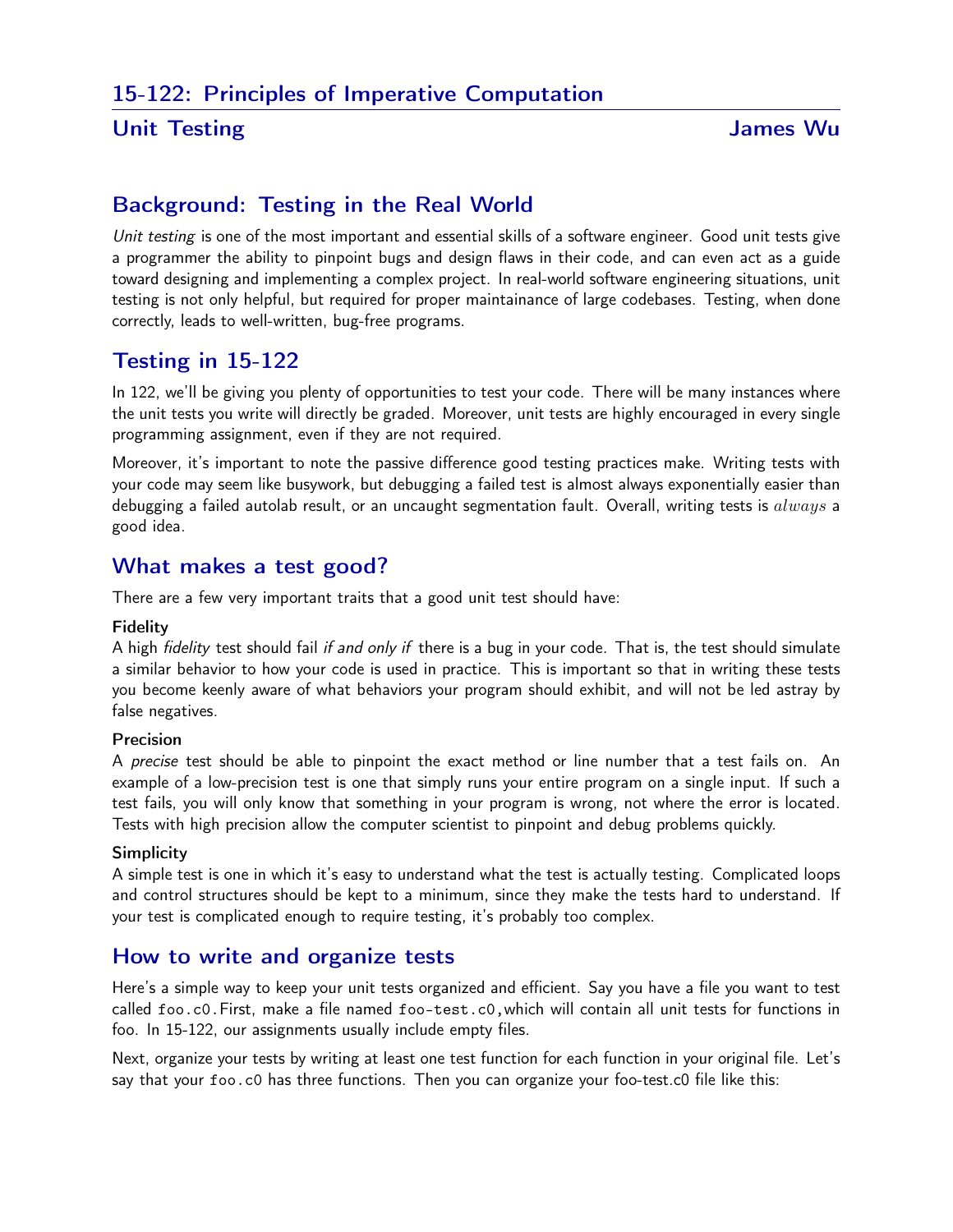```
void test_f1() {
  //tests go here
  assert(f1(5) == 2);}
void test_f2() \{ \} //do the same for the other two.. omitted here
void test_f3() {}
int main() {
  test_f1(); //Run tests in order
  test_f2();
  test_f3();
 println("All tests pass!");
  return 0;
}
```
This way, if an assertion fails, you know exactly which function has the problem. If a function is complicated, you may want to split it into more parts. Don't be afraid to name your tests long names as long as they describe exactly what you're testing: a test named test\_function() is pretty undescriptive when it fails, but a test named test\_readArray\_when\_array\_empty()is much more helpful when it fails.

## A lighthearted example

Unit testing is incredibly important to maintaining working code! Take this program, for example:

```
//Read an array and return a copy of it to the user.
int[] readArray(int[] A, int length)
//@requires length > 0;
{
  int[] new = alloc_array(int, length);
  for(int i = 0; i < length; i++) {
   new[i] = A[i];}
 return new;
}
```
Spot the bug in the code? In this simple example, it may be easy to see that nothing guarantees the length of the array is the same as the length passed in. In fact, had the code been this simple, then OpenSSL would probably have caught this before it became known as the Heartbleed bug.

Obviously, the heartbleed bug was a lot more complicated in terms of actual code, but the same error occurred: nowhere was it guaranteed that the length of a object in memory, which is specified by the user, was the same as the actual length of the object.

In C0, this would simply go over the edge of the array and crash. Unfortunately, in C, reading past an array simply just reads into the next portion of memory, allowing for dangerous exposure of information in memory to a malicious hacker. A two line unit test, or even a contract, would have saved the code from ever seeing the light of day.